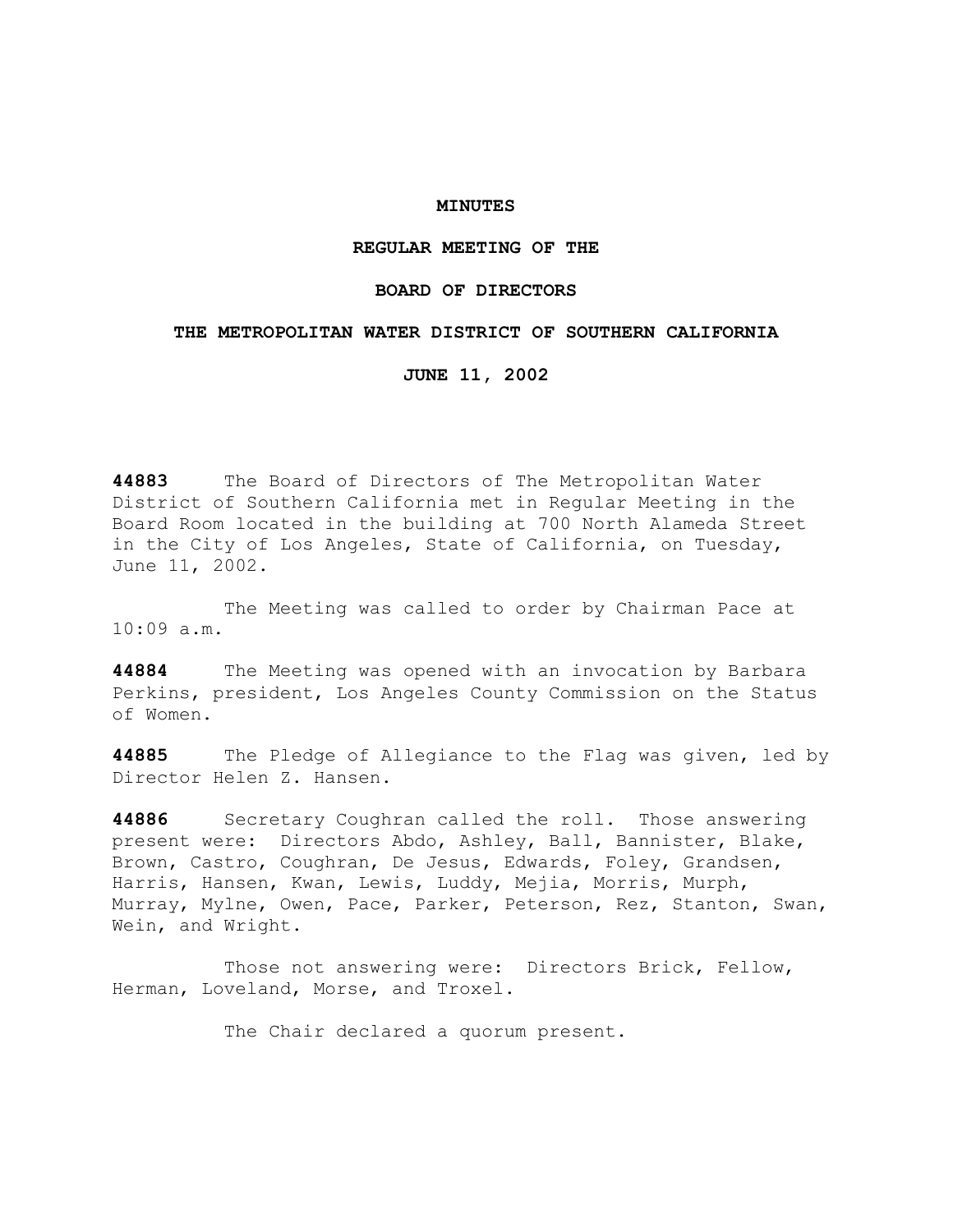**44887** At 10:13 a.m., the Chair called a public hearing to receive comments on the proposed standby charge for Annexation No. 78 to Calleguas Municipal Water District.

 No members of the public responded; and after tabulation of the ballots was completed, and with no protests filed, the Chair closed the public hearing at 10:14 a.m.

**44888** Chairman Pace announced the appointments of Gregory Ensminger, former employee in the External Affairs Group, and of Virginia Grebbien as the new General Managers of Rainbow Municipal Water District and Orange County Water District, respectively.

**44889** Chairman Pace invited members of the public to address the Board on matters within the Board's jurisdiction.

 Bud Pocklington, director, Sweetwater Authority and San Diego County Water Authority, commented on the rate study that was adopted by Metropolitan. He commended Metropolitan for working with San Diego towards a storage agency problem and for its successful cooperation in moving ahead with the rate study that the Authority will undoubtedly pass, with the new rates to be effective January 1, 2003. Mr. Pocklington remarked on the unfavorable editorial that was in the San Diego newspaper a few weeks ago, and stated that it has been up to Metropolitan in good faith to work out any problems that need to be resolved, and that there is no need for editorials like the one published. He stated he would work with the directors of the Authority and the Authority's Metropolitan delegation and hoped to resolve whatever problems there are so it would not happen again.

 Teresa Brady of Alliance for Democracy spoke in opposition to the Cadiz Groundwater Storage and Dry-Year Supply Program and urged the Board not to approve the project.

**44890** There being no objection, the Chair ordered the reading of the Minutes of the Meeting of May 14, 2002, dispensed with, a copy having been mailed to each Director.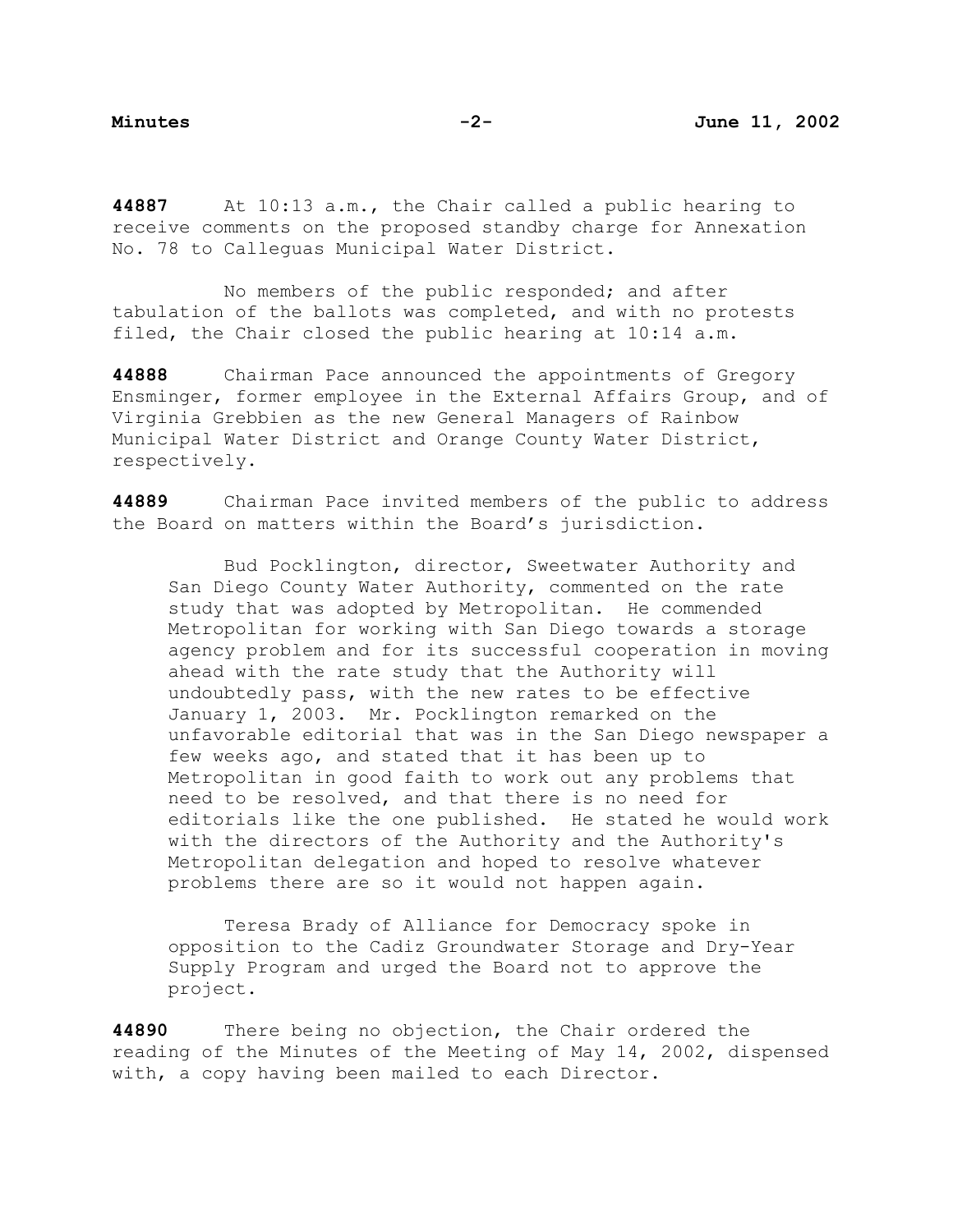Director Stanton moved, seconded by Director Edwards and carried, approving the foregoing Minutes as mailed.

**44891** Board Secretary Coughran moved, seconded by Director Edwards and carried, authorizing a 30-day leave of absence for Director Herman, commencing June 9, 2002.

**44892** Chairman Pace announced that Director Brick will continue to oversee the new Director orientation program, and that a workshop is being planned for later this summer.

**44893** Chairman Pace reported that last night he, along with other Directors, attended the reception hosted by the Los Angeles Department of Water and Power in celebrating their 100<sup>th</sup> anniversary. The Chair stated that the Audit Subcommittee has selected a candidate for the position of General Auditor. The recommendation will go to the Executive Committee on June 24, and, if approved, will then go the Board for confirmation in July. The Chairman will negotiate an agreement with the candidate. On Thursday, June 13, 2002, the Chair will be testifying at a congressional hearing in La Quinta on CALFED matters.

**44894** Regarding the Colorado River, Bay-Delta and CALFED matters, and the summary of District activities, Chief Executive Officer Gastelum referred to his activity report signed June 5, 2002, which was distributed earlier.

 Mr. Gastelum reported that this was an extraordinarily critical time for the Quantification Settlement Agreement (QSA) and the IID/San Diego transfer. He stated he would be going to Washington, D.C. that afternoon regarding this matter. Representatives of Imperial Irrigation District (IID), San Diego County Water Authority, and Coachella Valley Water District would also be there. A number of meetings have been scheduled including a briefing of congressional staff on the status of the QSA. Both Senator Dianne Feinstein and Congressman Duncan Hunter are engaged in these QSA discussions. The issues being considered are: Is it possible to get this QSA signed before December 31, 2002, and what will it take? The IID representatives have suggested that it would take money and some changes in the law, both state and federal, to make it easier to do the on-farm conservation program as currently proposed. Mr. Gastelum stated that nobody knows how much money it would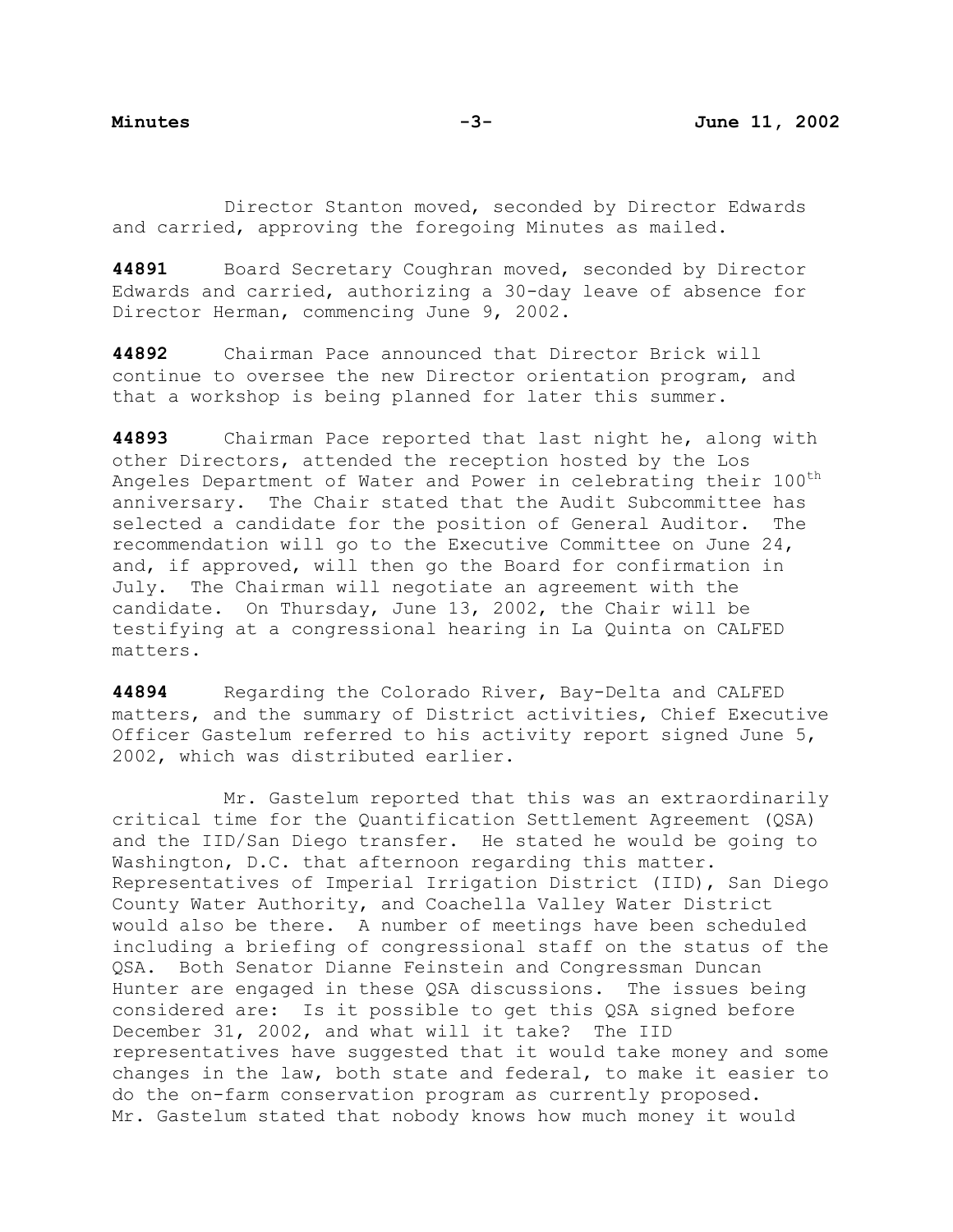take because the study of reclamation alternatives for the Salton Sea that is being developed for the Salton Sea has not been completed. He believed that the California Department of Fish and Game and the United States Fish and Wildlife have informed IID they could not accept their current mitigation plan as appropriate mitigation for an on-farm conservation program. Where does that leave us? Mr. Gastelum believed it leaves us with an interim fallowing program as advocated by Senator Feinstein and others. It is anticipated that the Governor will become more proactive in this matter and will likely convene all the parties again to see where we go from here. Director Tom Hannigan of the Department of Water Resources will most likely represent the Governor at these meetings. Metropolitan's view is that an interim fallowing program is the simplest, costeffective way to get the QSA signatures by the end of the year, which does not preclude an eventual on-farm conservation program. The economics are in place to do an interim fallowing program, which the farmers in the Imperial Valley have expressed a great interest in.

**44895** Regarding Legal Department activities, General Counsel Kightlinger referred to his activity report dated May 31, 2002, which was distributed earlier. Mr. Kightlinger stated that the Chief Executive Officer reported on the QSA from the federal side, but there is a similar amount of activity on the state side. Metropolitan is working very closely with Senator Sheila Kuehl and Assemblymember Joseph Canciamilla regarding SB 482 which deals with fully protected species reform, basic elements of the provisions in state law, and the number of provisions that IID has asked for to move forward in its conservation and transfer program. That bill is currently in committee in the Assembly and will be taken up on June 18, hopefully to be moved out of committee. If the bill does not get out of committee, that will be a significant roadblock to move the QSA forward.

 On the electrical restructuring, Metropolitan negotiated a very successful resolution of its bankruptcy claim against Pacific Gas & Electric. Metropolitan was being offered about 50 cents on the dollar by others for a return on that claim, but staff persevered and eventually got full payment plus interest.

 General Counsel Kightlinger reported on a recent case that is very disturbing to Metropolitan, *Topsail Court*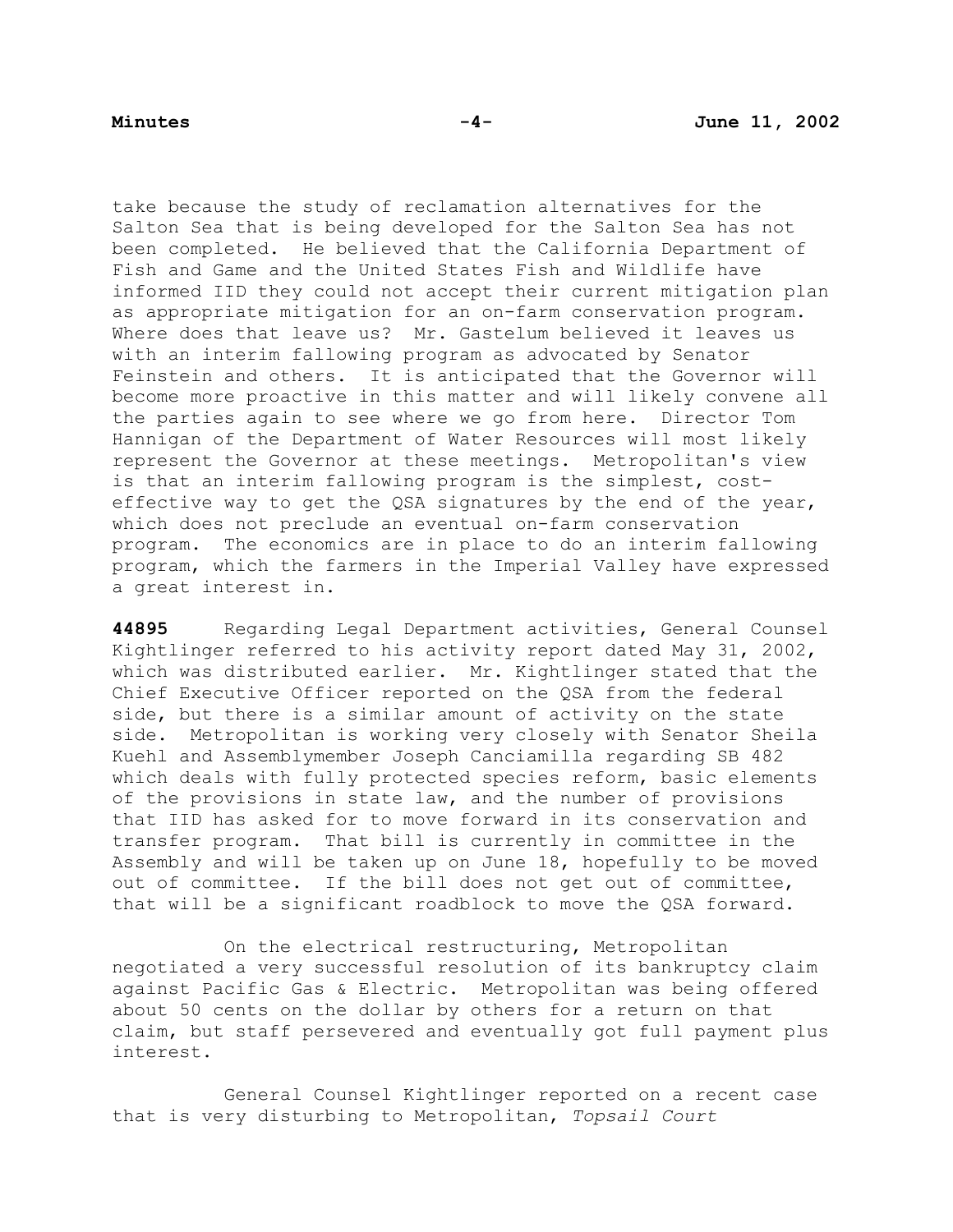*Homeowners Association v. County of Santa Cruz.* Metropolitan has built a number of water transmission facilities and those are traditionally deemed exempt from local building and zoning ordinances, and that is very crucial for Metropolitan to be able to build timely facilities. The actual statute says distribution facilities for the production, generation, storage, and transmission of water are exempt. In this case a treatment facility was to be built, but because the word "treatment" was not used in the statute a treatment facility was deemed not exempt and therefore had to comply with local building and zoning ordinances. Metropolitan has built a number of treatment facilities and has never actually gone through the permitting process of the local zoning. We feel that the decision is wrong in its interpretation of the statute. The case has been accepted by the California Supreme Court and Metropolitan will find an appropriate amicus brief to either join or if we do not find one, to file its own brief.

 Mr. Kightlinger reported on the successful member agency counsel dinner held last night where four distinguished speakers--Honorable Shirley Hufstedler, Seth Hufstedler, Burt Gindler, and Tom Stetson--discussed Colorado River issues and some rather arcane issues involving *Aaron Burr and Marbury v. Madison*. Mr. Kightlinger thanked all the Directors and others who attended the event.

**44896** Ethics Officer Anderson reported that she has been drafting and amending proposed language for the Administrative Code. Once that is completed and introduced to the appropriate committee for approval, a full presentation will be made to the Board.

**44897** The reports of the Standing Committees are as follows:

Chairman Pace reported the Executive Committee, at its meeting on May 21, approved Agenda Item 8-6. The committee heard reports from the Subcommittee on Rules and Ethics, and from Director Foley on activities of the Colorado River Board. The Subcommittee on Rules and Ethics approved leaving the suband special committee meetings to remain on the third Tuesdays. However, for this month the meetings will be held on the fourth Tuesday, June 25 (subsequently changed to Monday, June 24) due to a conflict. A follow-up report for review on the proposed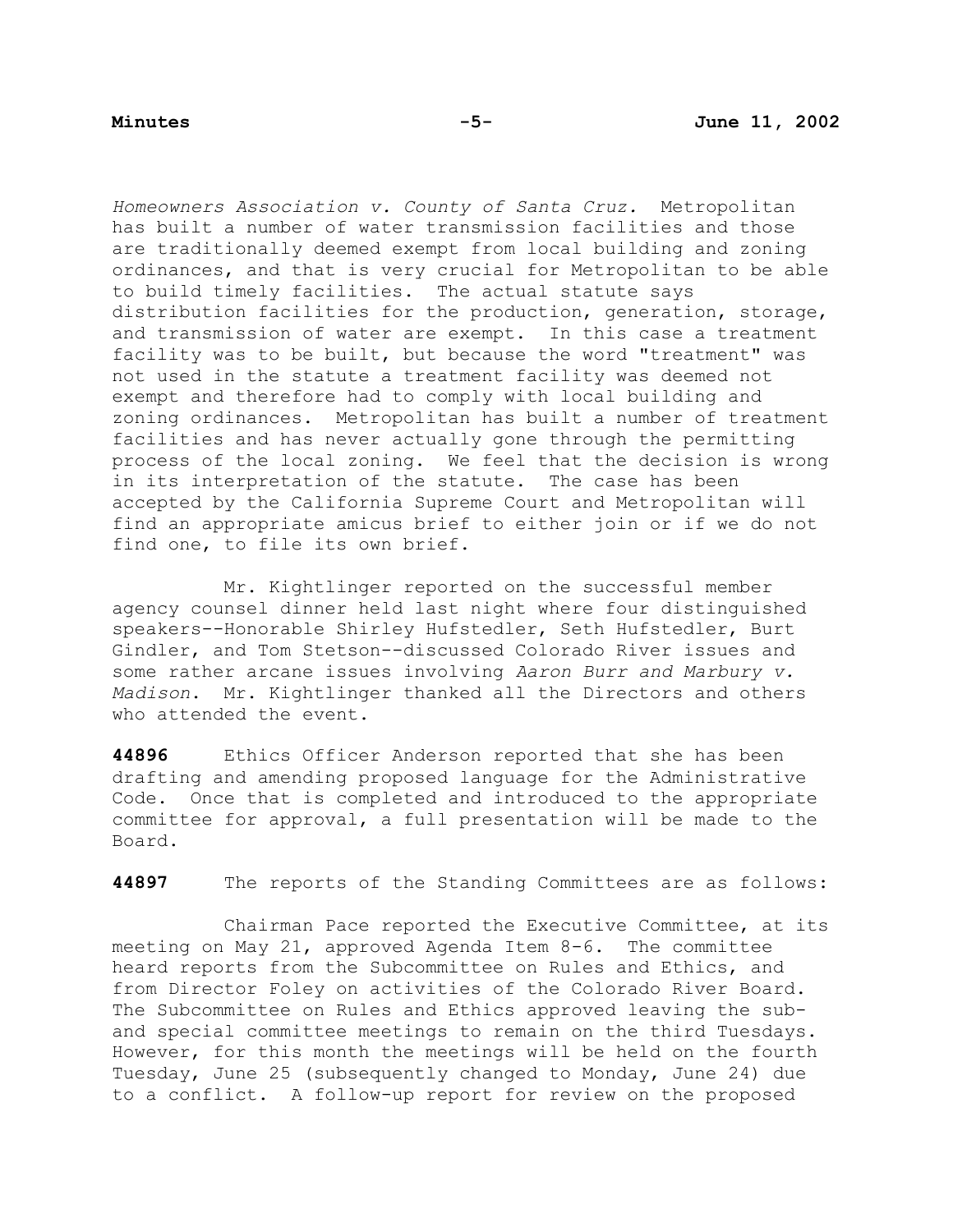"revolving door policy" was deferred to the June meeting of the Subcommittee on Rules and Ethics.

 Chief Executive Officer Gastelum gave his report of Metropolitan's activities and briefly discussed SB 1768 regarding CALFED. He also provided the Board with his Business Plan for fiscal year 2002/03. Chief Operating Officer Tait gave a presentation on the third-year reorganization update.

 Asset, Real Estate and Infrastructure Policy Committee Chairman Peterson reported the committee heard presentations on (a) the Riverside County Integrated Plan with staff identifying the three categories of property types--core properties, reserve properties, and other properties; (b) the potential impacts of the Multi-Species Habitat Conservation Plan; (c) the various signage plaques for Diamond Valley Lake, with all remaining plaques to be installed by the end of July 2002; and (d) the status of the Southern California Water Education Center and Museum.

 Budget, Finance and Investment Committee Chairman Castro reported the committee approved Agenda Items 8-2, 9-1, 9-2, and 9-3 and requested that Items 9-1, 9-2, and 9-3 be added to the Consent Calendar (Items 9-2 and 9-3 subsequently removed from the Consent Calendar).

 On behalf of the Communications, Outreach and Legislation Committee, Director Abdo reported the committee approved Agenda Items 9-6, 9-7, and 9-8 with recommended amendments and requested they be added to the Consent Calendar (Item 9-7 subsequently removed from the Consent Calendar). The legislative representatives in Washington, D.C. and Sacramento gave reports on current activities. A presentation was given on Metropolitan's conservation strategy.

 Engineering and Operations Committee Chairman Ashley reported the committee approved Agenda Items 8-1 and 9-4. Committee Chairman Ashley requested that Item 9-4 be added to the Consent Calendar. A video was shown of the Engineering and Operations Committee inspection trip of May 23-24.

 Legal, Claims and Personnel Committee Chairman Owen reported the committee approved Agenda Item 9-5 and requested it be added to the Consent Calendar. The committee also heard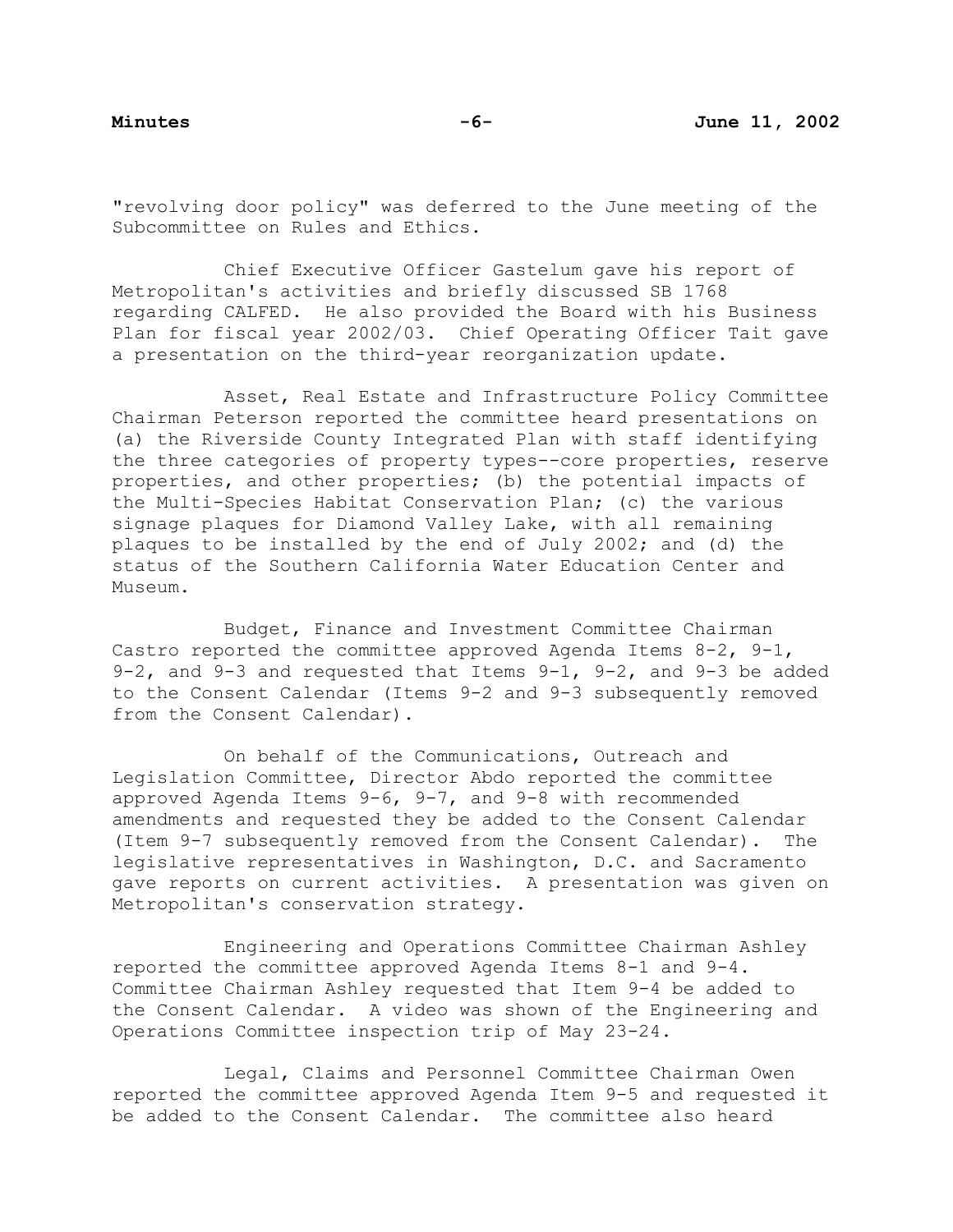reports on (a) the *Planning and Conservation League v. Department of Water Resources* mediation, (b) a pending claim based on alleged Brown Act violation, and (c) the MAPA contract negotiations.

 Water Planning, Quality and Resources Committee Vice Chairman Wright reported the committee approved Agenda Items 8-4 and 9-3. The committee received a comprehensive presentation on the Perchlorate Action Plan and Remediation Update, and staff presented information that will be of help with the Board's inspection trip next week of the Las Vegas Wash.

 Director Blake moved, seconded by Director Morris and carried, and the Board approved the Consent Calendar Items, **M.I. 44898** through **M.I. 44906** as follows:

**44898** For three Capital Investment Plan appropriations for the Colorado River Aqueduct (CRA) Reliability Programs, the Board adopted the California Environmental Quality Act (CEQA) determination for the projects described in the letter signed by the Chief Executive Officer on May 20, 2002, and

a. Appropriated \$19.66 million in budgeted and nonbudgeted funds, as follows:

 CRA Conveyance: \$10.33 million budgeted from Appropriation No. 15373, No. 3, from Construction Funds, CRA Conveyance: \$6.32 million unbudgeted from Appropriation No. 15373, No. 3, from Construction Funds, CRA Electrical/Power: \$2.77 million budgeted from Appropriation No. 15384, No. 2, from Construction Funds, CRA Discharge Containment: \$240,000 unbudgeted from Appropriation No. 15385, No. 2, from Construction Funds;

b. Awarded a construction contract in the amount of \$8,968,550 to Griffith Company for the CRA Conveyance Rehabilitation; and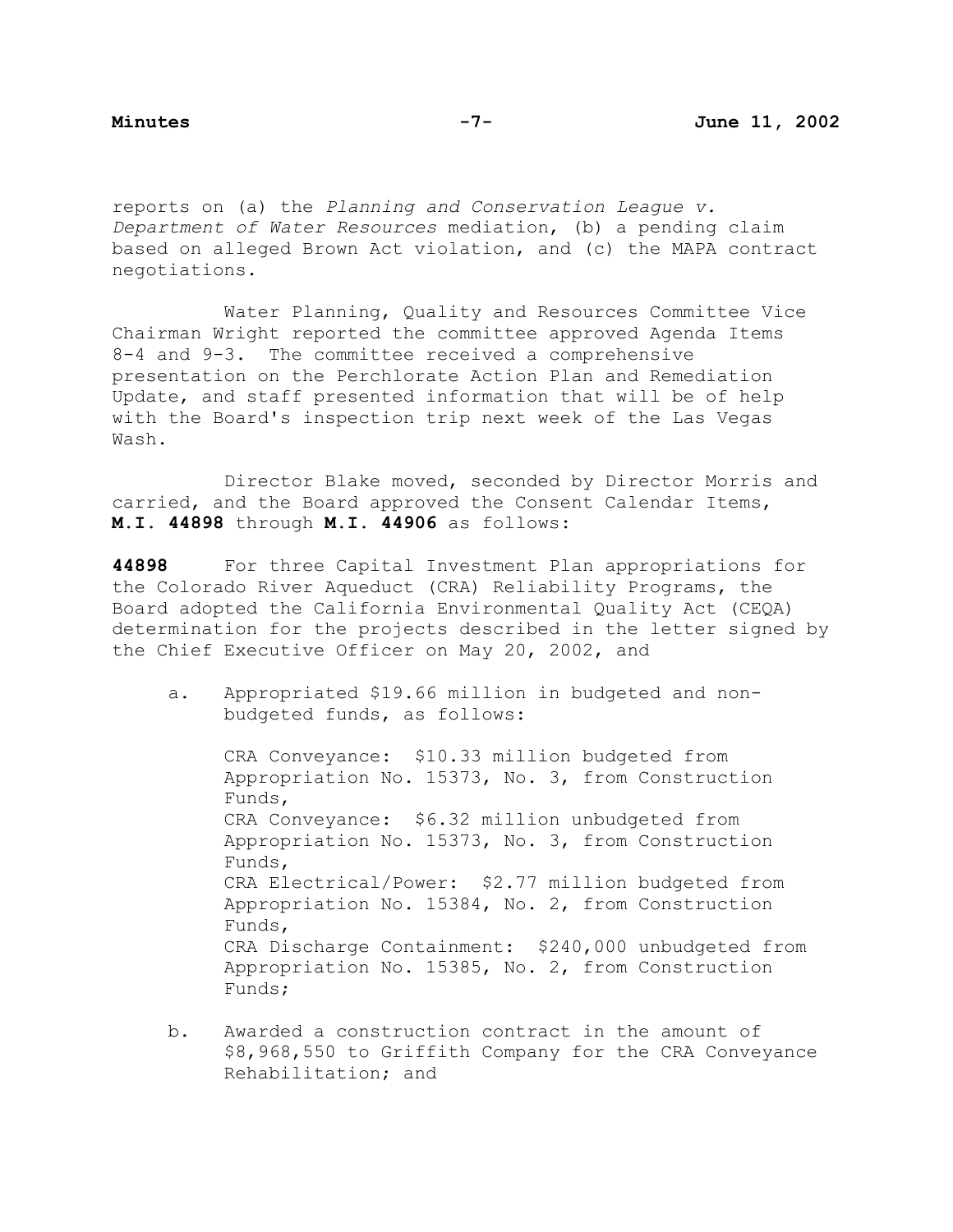c. Delegated to the Chief Executive Officer the authority to award competitively bid contracts, not to exceed (1) \$1.2 million for the Iron Mountain circuit breaker construction contract, and (2) \$350,000 for the CRA Pumping Wells Conversion equipment procurement contract.

**44899** Adopted the CEQA determination and (a) approved up to \$800,000 to obtain the expiring insurance coverages for Metropolitan's Casualty and Property Insurance Program; and (b) directed staff to investigate risk finance alternatives during this difficult insurance market cycle, as set forth in the letter signed by the Chief Executive Officer on May 28, 2002.

**44900** Adopted the CEQA determination and (a) set the charges for emergency deliveries for Tijuana from July 1, 2002 through December 31, 2002 at a rate of \$230 per acre-foot plus actual net electrical energy costs; and (b) set the charges for emergency deliveries for Tijuana from January 1, 2003 through December 31, 2003 at a rate of \$246 per acre-foot plus actual net electrical energy costs, as set forth in the letter signed by the Chief Executive Officer on May 20, 2002.

**44901** Adopted the CEQA determination and adopted (a) **Resolution 8814** granting Calleguas Municipal Water District's request for approval of Annexation No. 76, Parcel B, concurrently to Metropolitan and Calleguas, conditioned upon approval by the Ventura Local Agency Formation Commission, and establishing Metropolitan's terms and conditions for this annexation; and (b) **Resolution 8815** to impose water standby charge at a rate of \$9.58 per acre or per parcel of less than one acre within the proposed annexation, as set forth in the letter signed by the Chief Executive Officer on May 1, 2002, said Resolutions entitled:

**Resolution 8814 RESOLUTION OF THE BOARD OF DIRECTORS OF THE METROPOLITAN WATER DISTRICT OF SOUTHERN CALIFORNIA CONSENTING TO CALLEGUAS MUNICIPAL WATER DISTRICT'S ANNEXATION NO. 76, PARCEL B, AND FIXING THE TERMS AND CONDITIONS OF SAID ANNEXATION TO THE METROPOLITAN WATER DISTRICT OF SOUTHERN CALIFORNIA**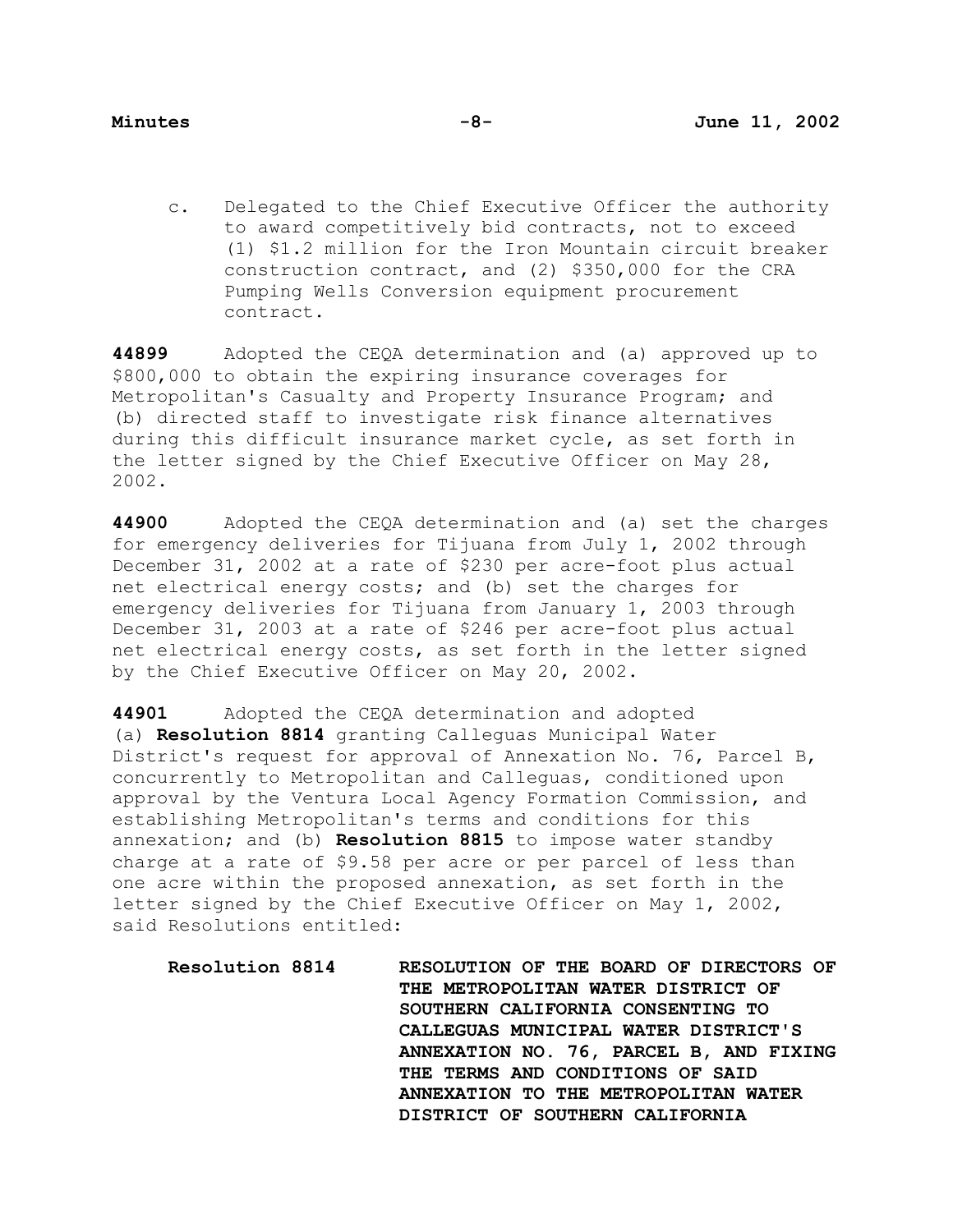**Resolution 8815 RESOLUTION OF THE BOARD OF DIRECTORS OF THE METROPOLITAN WATER DISTRICT OF SOUTHERN CALIFORNIA FIXING AND ADOPTING WATER STANDBY CHARGE CONTINGENT UPON CALLEGUAS MUNICIPAL WATER DISTRICT'S ANNEXATION NO. 76, PARCEL B** 

 Director Grandsen requested to be recorded as abstaining.

**44902** Adopted the CEQA determination and (a) approved the 2002/03 Annual Budget; (b) appropriated \$706.9 million for the projected annual cash outlays for Metropolitan O&M, including power costs on the Colorado River Aqueduct, State Water Project (SWP) operations, maintenance, power and replacement costs and SWP capital charges; water management programs; and costs associated with supply programs paid from the Water Transfer Fund; (c) appropriated, as continuing appropriations, \$204.4 million for debt service on Metropolitan general obligation and revenue bonds; (d) appropriated, as continuing appropriations, \$8.5 million for operating equipment, computers and inventory supplies; (e) authorized \$21 million to be used to cash defease debt as directed by the Board in July 2000; (f) authorized the use of \$90 million in Pay-As-You-Go funds to finance a portion of the Capital Investment Plan during fiscal year 2002/03; and (g) authorized \$25 million to be deposited into the Water Transfer Fund in fiscal year 2001/02 and \$45 million in fiscal year 2002/03, as set forth in the letter signed by the Chief Executive Officer on May 20, 2002.

**44903** Adopted the CEQA determination and authorized entering into an agreement with Rodbat/Worldwide Joint Venture, LLC to provide security guard services for a three-year period not to exceed \$19.5 million, as set forth in the letter signed by the Chief Executive Officer on May 28, 2002.

**44904** Adopted the CEQA determination and authorized amendment of expert witness contract with History Associates, Inc. in *Arizona v. California* for an additional \$50,000, as set forth in the confidential letter signed by the General Counsel on May 20, 2002.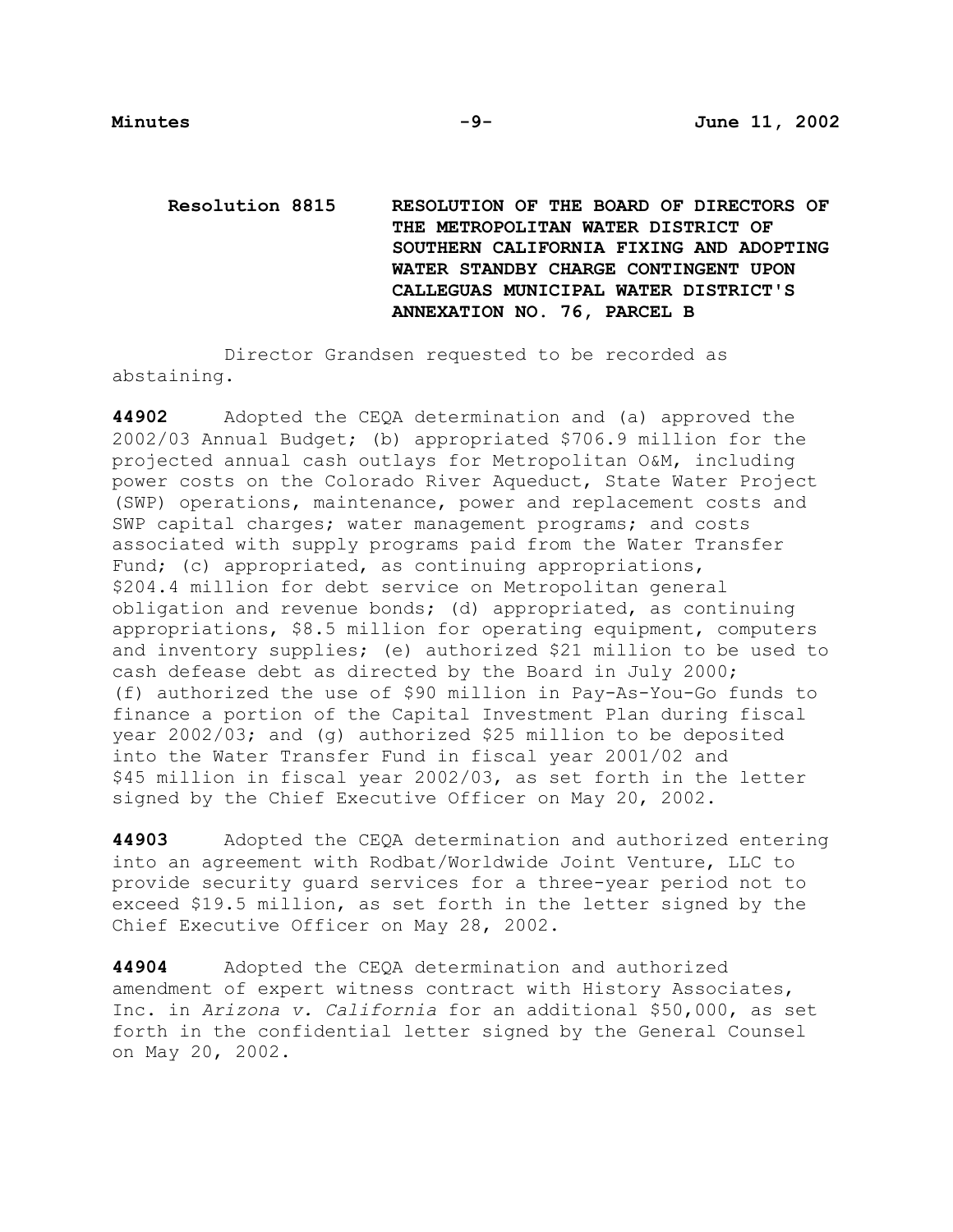**44905** Adopted the CEQA determination and expressed support for AB 1561 (Kelley) relating to high efficiency clothes washers, as set forth in the letter signed by the Chief Executive Officer on June 4, 2002.

 Director Stanton requested to be recorded as voting no.

**44906** Adopted the CEQA determination and expressed support for SB 1993 (Machado): Water Transfer Clearinghouse, and seek further amendments, with the amendments to also include deleting the word "fully" from the fully mitigated language, as set forth in the letter signed by the Chief Executive Officer on June 5, 2002. The Communications, Outreach and Legislation Committee would like Senator Machado to extend the study period and establish an interim process to facilitate water transfer during the study period.

no.

**44907** Director Lewis asked if the Board did not adopt the

Director Stanton requested to be recorded as voting

new reserve policy, how much reserve would there be that could be returned to the various agencies. Chief Financial Officer Thomas replied that the asset replacement recommendation would reduce the amount of money that would be available at the end of the year by \$2.5 million. That is the impact of the action being taken today. Further question and answer session took place regarding the \$25 million to be deposited into the Water Transfer Fund as stated in the budget and whether that amount could be returned. Chief Financial Officer Thomas indicated that no change in any other policy was recommended and that it did not appear as if there would be reserve funds in excess of the maximum target at June 30, 2002.

Director Lewis then asked a question relating to the present policy that present ratepayers are footing the bill for the future ratepayers.

Budget, Finance and Investment Committee Chairman Castro replied that the asset replacement concept is simply to establish a funding mechanism to replace existing facilities that are aging and at some point will be in need of repair. For the first time in Metropolitan's history, we cannot ignore the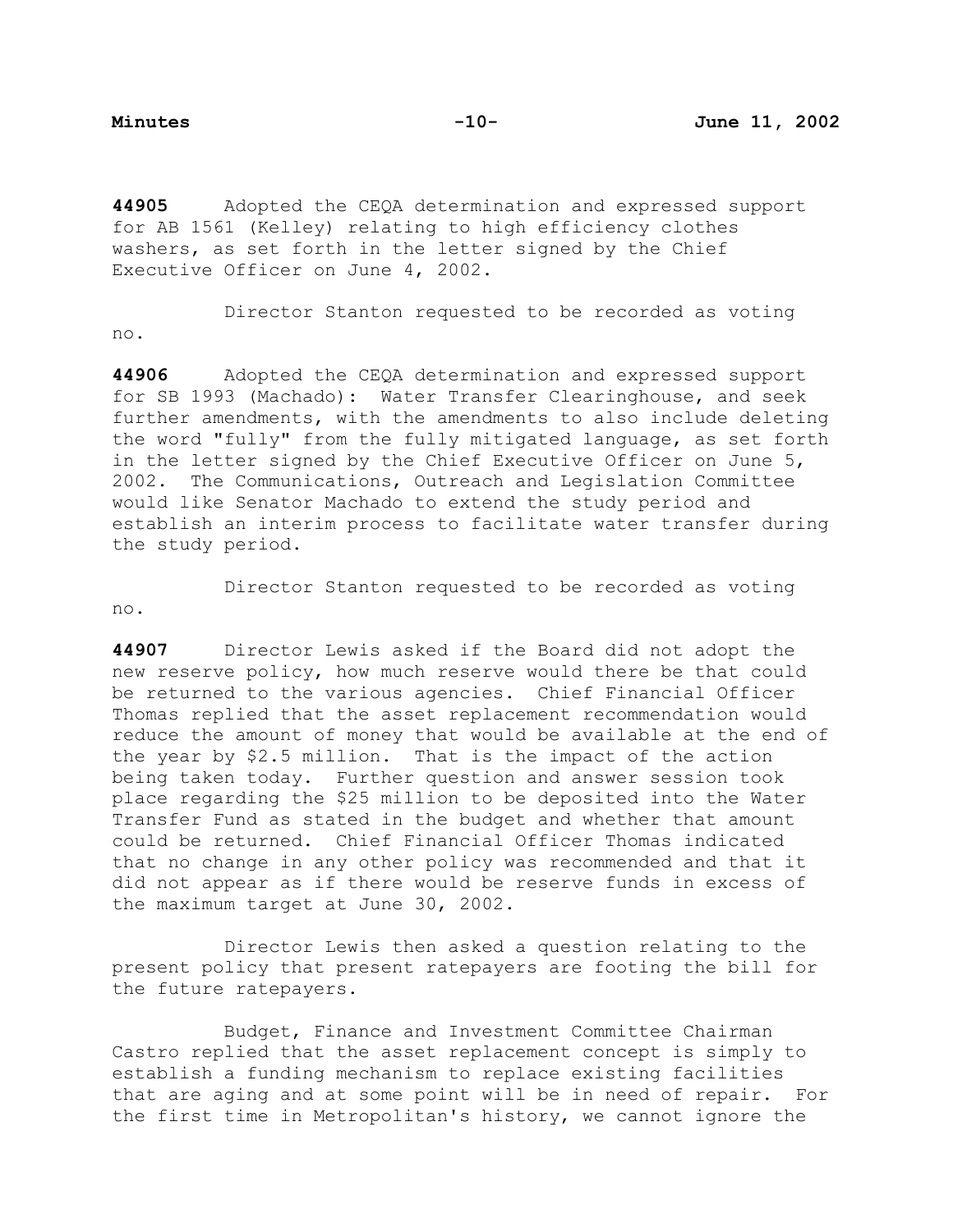fact that existing facilities are aging and will need to be replaced. With respect to past, present, and future and who is going to pay the cost, even if we spend the next 20 years arguing about that, the fact remains that existing plants and facilities in place for a number of years need to be replaced. What Metropolitan is saying is there is a present value that can be attached to the cost of that future replacement. Metropolitan is not addressing facilities for the expansion of the existing system, which is a separate discussion. This is a discussion about existing facilities and what Metropolitan is going to do to replace them. Committee Chairman Castro continued to explain how these replacements could be financed and to recognize that somewhere in the rate structure would be the need for the replacement of the facilities.

 Director Edwards stated he supported the concept of asset replacement but would not vote to support this item since the Board had established a policy which was in place for several years when there was a surplus that this Board changed the policy to a 60-40 split on returning monies. The staff is now recommending that the modified policy should be replaced, which is not appropriate for staff to do. This also establishes the ability to put a surcharge today on the water that is purchased today.

Budget, Finance and Investment Committee Chairman Castro responded that the way the Long-Range Finance Plan reads is that every year the Board will determine what to do with any funds above the maximum level as established by formula, and that policy is unchanged. The recommendation in the Board letter relates to spending monies to do asset replacement in which we asked the consultants what would the price be on a present value basis if we had to replace the entire system? They returned with a number, and we have to ask how are we going to finance the replacement of those existing assets. This is what the discussion is all about. We are not talking about changing the existing policy with respect to surpluses. We are starting out with a proposal that was made by staff as to how to begin to fund this replacement account.

 Director Murray then moved, seconded by Director Blake and carried, and the Board adopted the CEQA determination and (a) approved the Pay As You Go (PAYG) policy and the replacement and refurbishment funding mechanism; (b) adopted **Resolution 8816**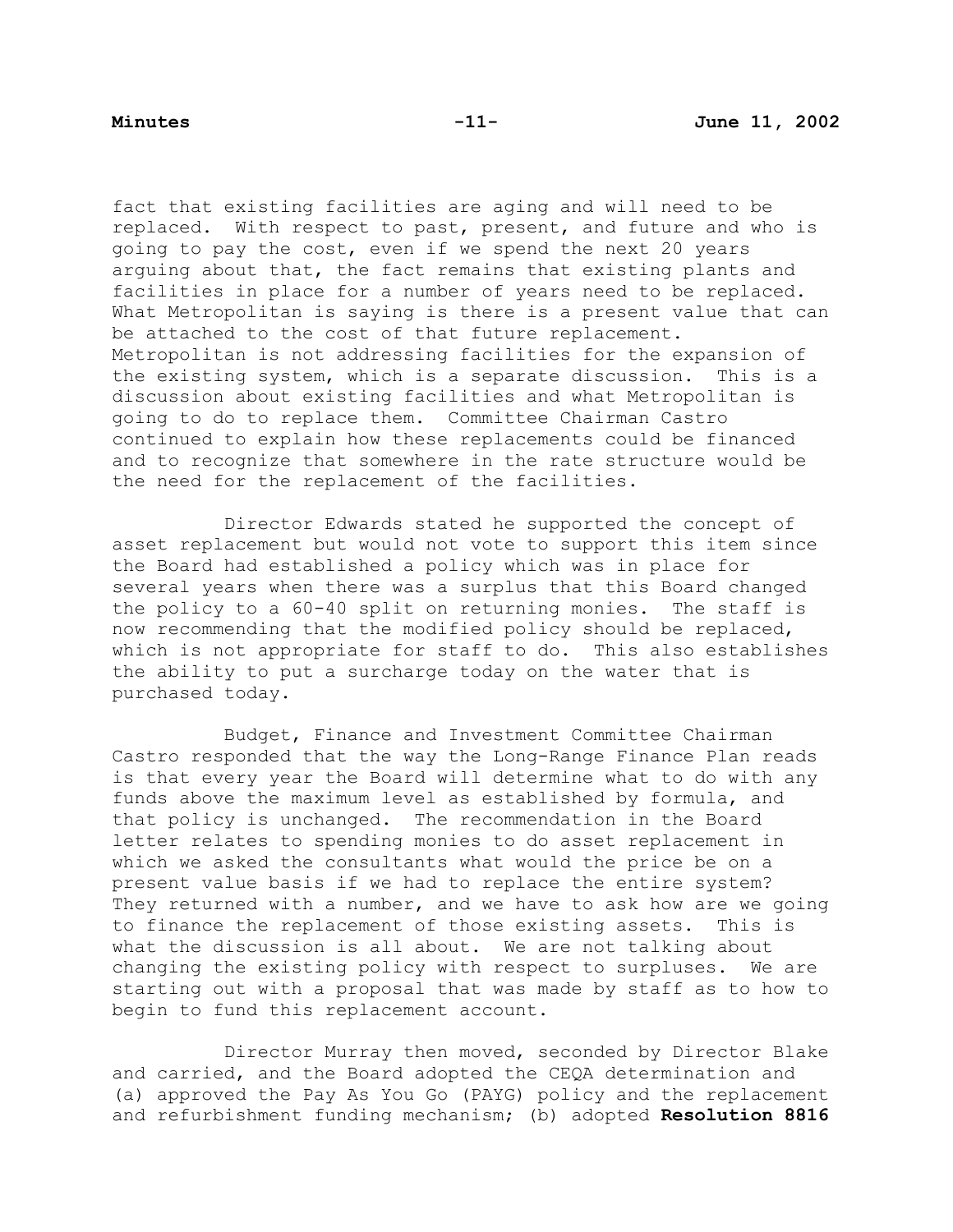in accordance with Section 125.5 of the Metropolitan Water District Act, with a change in Section 2 of the Resolution referring to allocations being made on the basis of the dollar value of all water sales; and (c) amended the Administrative Code to reflect change in the PAYG policy, as set forth in the letter signed by the Chief Executive Officer on May 23, 2002, said Resolution entitled:

# **RESOLUTION OF THE BOARD OF DIRECTORS OF THE METROPOLITAN WATER DISTRICT OF SOUTHERN CALIFORNIA PERTAINING TO THE USE OF UNRESERVED FUND BALANCES**

 Directors Ball, Edwards, Lewis, and Parker requested to be recorded as voting no.

**44908** Director Stanton referred to the block voting done by the San Diego County Water Authority over the past four years, since he has been on the Board, against the Diamond Valley and Inland Feeder Projects. Director Stanton stated that as Anaheim's representative on Metropolitan's Board, which is one of the original thirteen agencies who banded together for the mutual aid of each other, he fully understood his responsibility on Metropolitan's Board to the other agencies. He expressed his reluctant vote on the San Diego Surface Storage Operating Agreement since it was for the benefit of all member agencies. Director Stanton stated that unless there is a rapid change in philosophy the next time this agency has a request for help, he would definitely look the other way in his responsibility.

 Director Edwards moved, seconded by Director Stanton and carried, adopting the CEQA determination and (a) approving the principles for San Diego Surface Storage Operating Agreement; and (b) directing staff to develop the draft agreement, as set forth in the letter signed by the Chief Executive Officer on May 20, 2002.

 Directors Ball, Lewis, and Parker requested to be recorded as abstaining.

**44909** Director Bannister referred to AB 1972 being introduced by Assemblyman Frommer which would require reporting on any instance where a chemical ingredient in water may exceed the public health department standards. Director Bannister stated his objection to this bill in speaking against public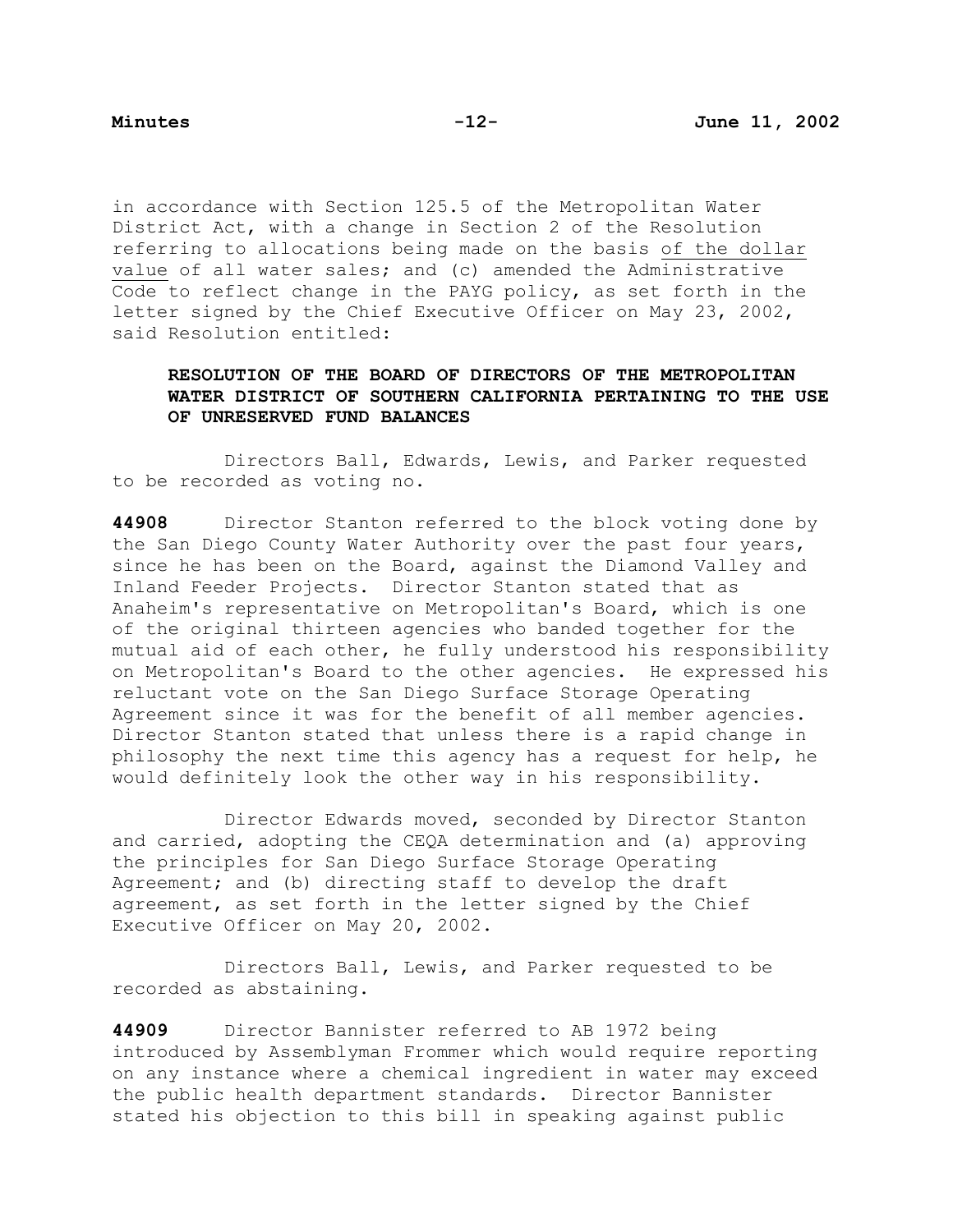information. He is not against the concept of reporting to the public and keeping the public fully aware of all that is involved in water that might be harmful to the public. Much more details would have to be explained to the public so it is fully aware of what the possibilities might be, and this reporting might create a nightmare. Another area of concern that Director Bannister had with this bill and all other bills is the public mandate issue. He referred to the California Constitution that requires the state to reimburse local agencies and school districts for certain costs mandated by the state. In AB 1972 this requirement is stricken, and replaced with the bill providing no reimbursement is required by this act for a specified reason. Director Bannister objected to this requirement since any and all new charges will be passed on to the public indirectly through fees and water assessments. Director Bannister stated that Metropolitan should take no action on this bill.

 Director Abdo moved, seconded by Director Peterson and carried, adopting the CEQA determination and expressing support, if amended, for AB 1972 (Frommer) – Consumer Confidence Reports, as set forth in the letter signed by the Chief Executive Officer on June 4, 2002.

 Directors Bannister and Stanton requested to be recorded as voting no.

**44910** The following communications were submitted to the Board for information:

- a. Status report for the Inland Feeder Program for activities through April 2002, signed by the Chief Executive Officer on May 20, 2002.
- b. Review of Perchlorate Action Plan, signed by the Chief Executive Officer on May 29, 2002.

**44911** Director Swan reviewed his activities and accomplishments on the Board during his tenure. He has been with the water industry for 23 years and his time spent on Metropolitan's Board has been the "cap" of those 23 years. Since this would be his last meeting, Director Swan thanked the Board for the pleasurable two years and seven months.